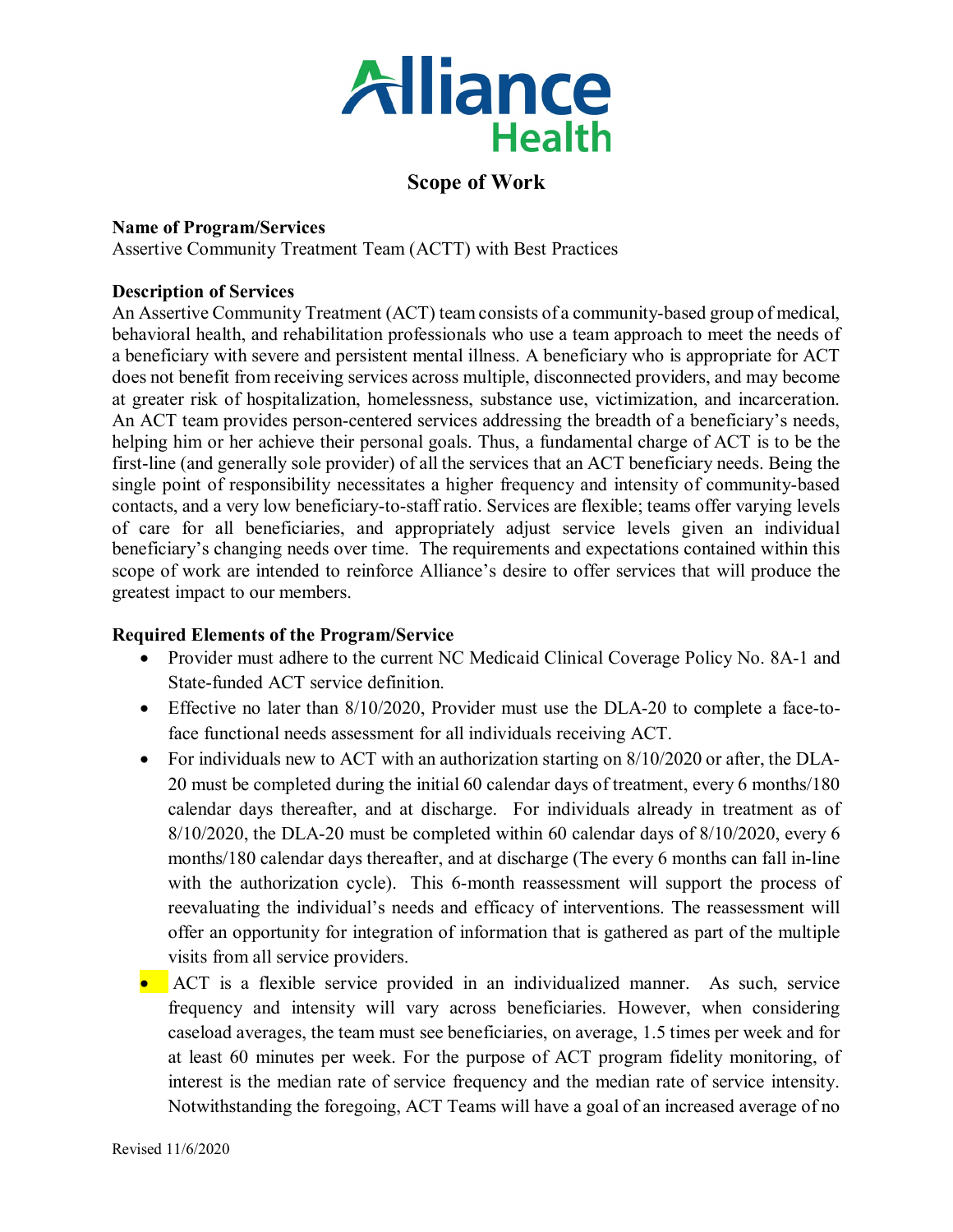less than 2 face to face contacts per week for a combined minimum of 60-84 minutes of face-to-face contact per week, for each individual enrolled in ACT services for more than 90 calendar days. The intent of this increased contact is to ensure longer community tenure, reduced admissions to inpatient/FBC, and retention of housing. Alliance will report on contacts quarterly via Provider Scorecards. Alliance and Provider agree to review the frequency of contacts on a quarterly basis to evaluate the intended outcomes, and Alliance reserves the right to request a plan for increasing frequency of contacts if outcomes are not improving.

- Provider must actively engage in the discharge planning process from DSOHF facilities (e. g., state psychiatric hospitals, ADATCs, etc.) prior to an individual's discharge from the facility. Providers are expected to communicate by phone and meet with individuals and their natural supports, participate in discharge planning meetings, take individuals to explore where they might like to live, etc.
- Alliance encourages providers to offer evidence-based pharmacotherapy, particularly those medications that are on the Medicaid formulary. By March 2021, Provider will develop a plan to be able to offer evidence-based medications for which there is limited availability in the community (e. g., Zyprexa Relprevv).

#### **Best Practices for Supported Employment**

- Vocational Specialist on the ACT team will provide evidence-based supported employment, also known as the Dartmouth Individual Placement and Support (IPS) model per Clinical Coverage Policy No. 8A-1 and the State-funded ACT service definition.
- The role of the vocational specialist will be protected. The team lead and other team members will determine who will assist with non-vocational and non-educational needs.
- Anyone who expresses any level of interest in employment or education shall be provided that assistance.
- Per the IPS model, there is a zero-exclusion criterion, meaning that individuals are not disqualified from engaging in employment simply because of perceived readiness factors, such as active substance use, criminal background issues, active mental health symptoms, treatment or medication non-adherence, or personal presentation. Individuals are not required to participate in pre-vocational training or other job readiness models. Teams assist individuals in addressing barriers to employment through behavioral health integration.
- The ACT Team will follow the 8 practice principles of IPS (www.ipsworks.org).
	- 1. Focus on Competitive Employment
	- 2. Eligibility Based on Client Choice (Zero-Exclusion)
	- 3. Integration of Rehabilitation and Mental Health Services
	- 4. Attention to Individual Preferences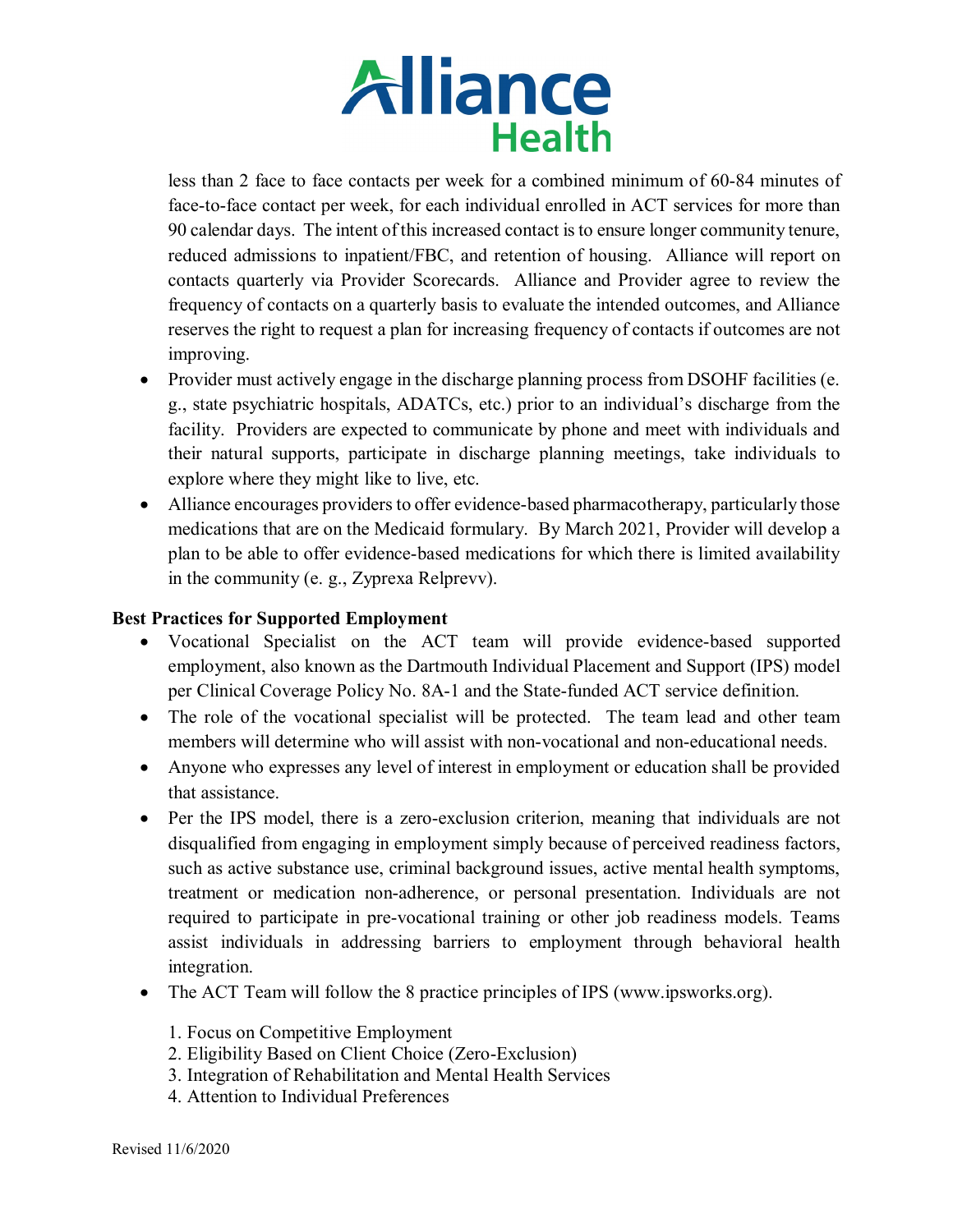- 5. Personalized Benefits Counseling
- 6. Rapid Job Search
- 7. Systematic Job Development
- 8. Time Unlimited and Individualized Support
- The ACT Team will implement the critical elements of IPS (ww.ipsworks.org).
	- 1. Development of the career and educational profile
	- (profile can be found at [https://ipsworks.org/index.php/library/\)](https://ipsworks.org/index.php/library/)
	- 2. Ongoing benefits counseling
	- 3. Behavioral health integration
	- 4. Addressing barriers to employment
	- 5. Rapid job search and systematic job development
	- 6. Disclosure
	- 7. Job accommodations and assistive technology
	- 8. Follow-along supports

#### **Best Practices for Permanent Supportive Housing**

- Choice of housing
- Functional separation of housing and services
- Decent, safe, and affordable housing
- Housing integration
- Access to housing
- Flexible, voluntary, and recovery focused services
- Active outreach and engagement
- Helping people find and acquire housing
- Connecting people to benefits and community-based services
- Providing direct supports for housing retention

Ensuring persons are living in safe, decent, and affordable housing is essential to treatment retention and success. When a person is facing eviction or living in homelessness or substandard housing, it is imperative that every effort to avoid eviction or rapidly re-house a person be made. This active housing intervention could require daily efforts to locate suitable housing and assist the person with applications and other requirements of leasing.

#### **Examples of searching for stable housing can include:**

- Online apartment searches through Social Serve, Apartment Finders, etc.
- Knowledge of local affordable housing properties and outreach to property managers for vacancies. This includes the search for Targeted/Key units.
- Accessing ILI funding to assist with move-in costs or eviction prevention
- Preparing for mitigation of housing barriers through reasonable accommodation requests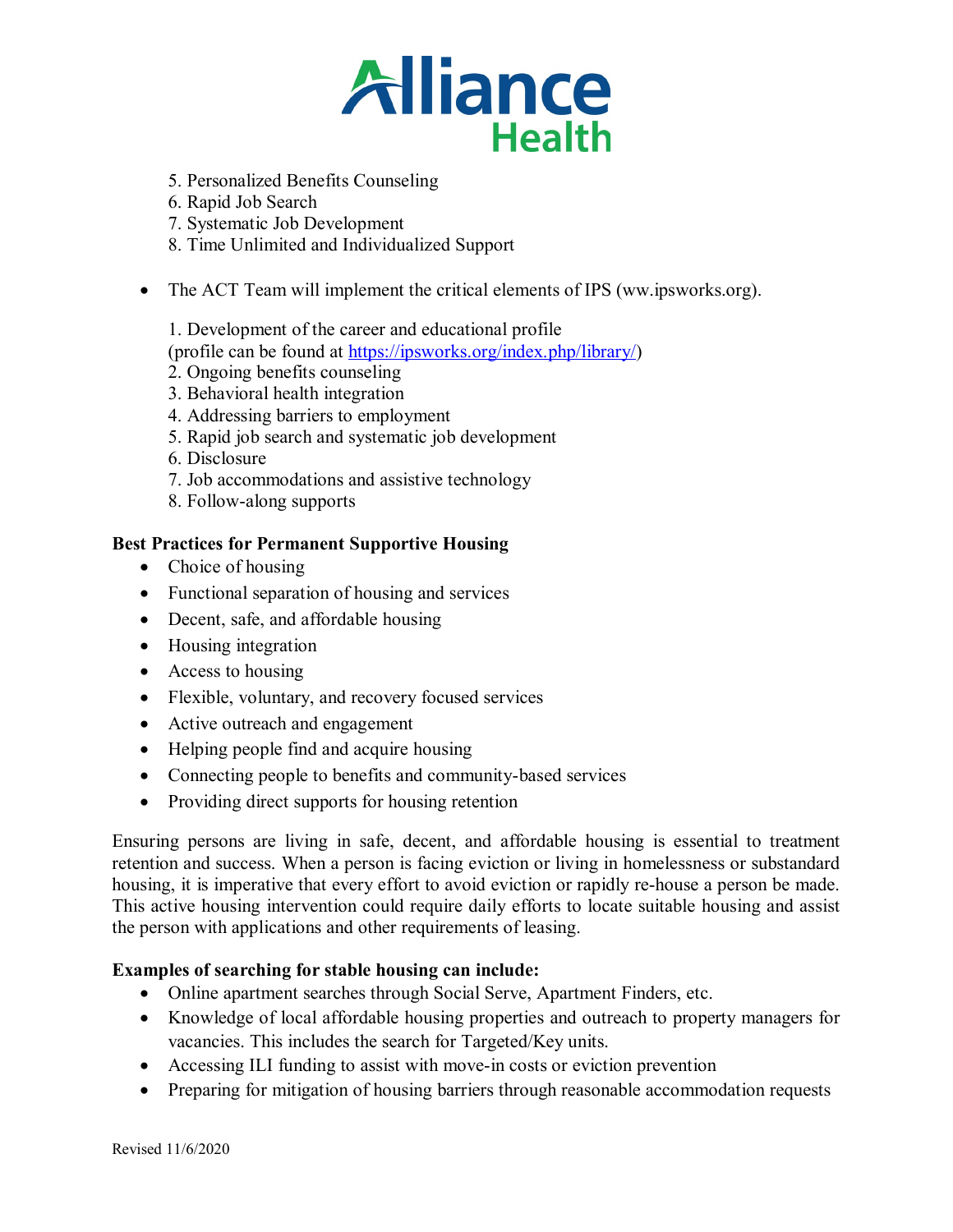

- Asking for technical assistance from Alliance's housing team and following up on leads
- Maintaining a list of potential landlords in private rental markets
- Accessing boarding houses as temporary living options to avoid or exit homelessness
- Advocating with landlords to comply with Fair Housing and to make necessary repairs to units to avoid having to move when conditions are substandard
- Placing persons on the Housing Choice and Public Housing waiting list with the local Housing Authorities

It is expected that the team will document the intensity of their efforts (e.g., frequency, duration, etc.) on the PCP and in the Service Authorization Request (SAR). It is also the expectation that when a person is living in homelessness or in unsafe conditions, the ACT team will prioritize actively addressing housing needs and engage in intensive efforts to quickly resolve the situation.

#### **Highlights and examples of Skills Development, Symptom Management and Recovery training and support, and Coordinating and Managing Services for Members identified as being engaged in the Transitions to Community Living Initiative (TCLI)**

- Support and assistance in obtaining vital documents for applications
- Develop Integrated PCP for housing
- Attend Soft Transition meeting from TCL In-Reach Phase to Transition Phase
- Communicate with TCL In-Reach staff, Transition Coordinators, and Care Coordinators
- Assist with discharges from hospitals and other crisis centers (e. g., move, transportation, etc.)
- Complete and submit a Monthly Tenancy Checklist to TCLI Supervisor
- Assist with completing and obtaining signatures on TCL Voucher Forms
- Assist with and ensure completion of recertification documentation for rental assistance
- Assist with preparing for and scheduling of annual inspection of units
- Attend and provide supports during lease-signing and move-in
- Ensure member is able to inhabit their new home/unit/transitional housing upon move in
- Assist with shopping for items needed to maintain community living
- Provide a higher level of support during the initial move-in period. During the first week following move-in, there will be increased face-to-face and/or phone contacts with individuals, natural supports, and/or landlords, recognizing that frequency may vary depending on an individual's needs.
- Participate in separation conversations/meetings
- Assist members when they separate from housing (e. g., move out furniture, secure storage, work with natural supports, etc.) This might include directly assisting or helping member arrange for tasks to be completed.
- Actively explore and pursue Community Inclusion opportunities with emphasis on IPS-Supported Employment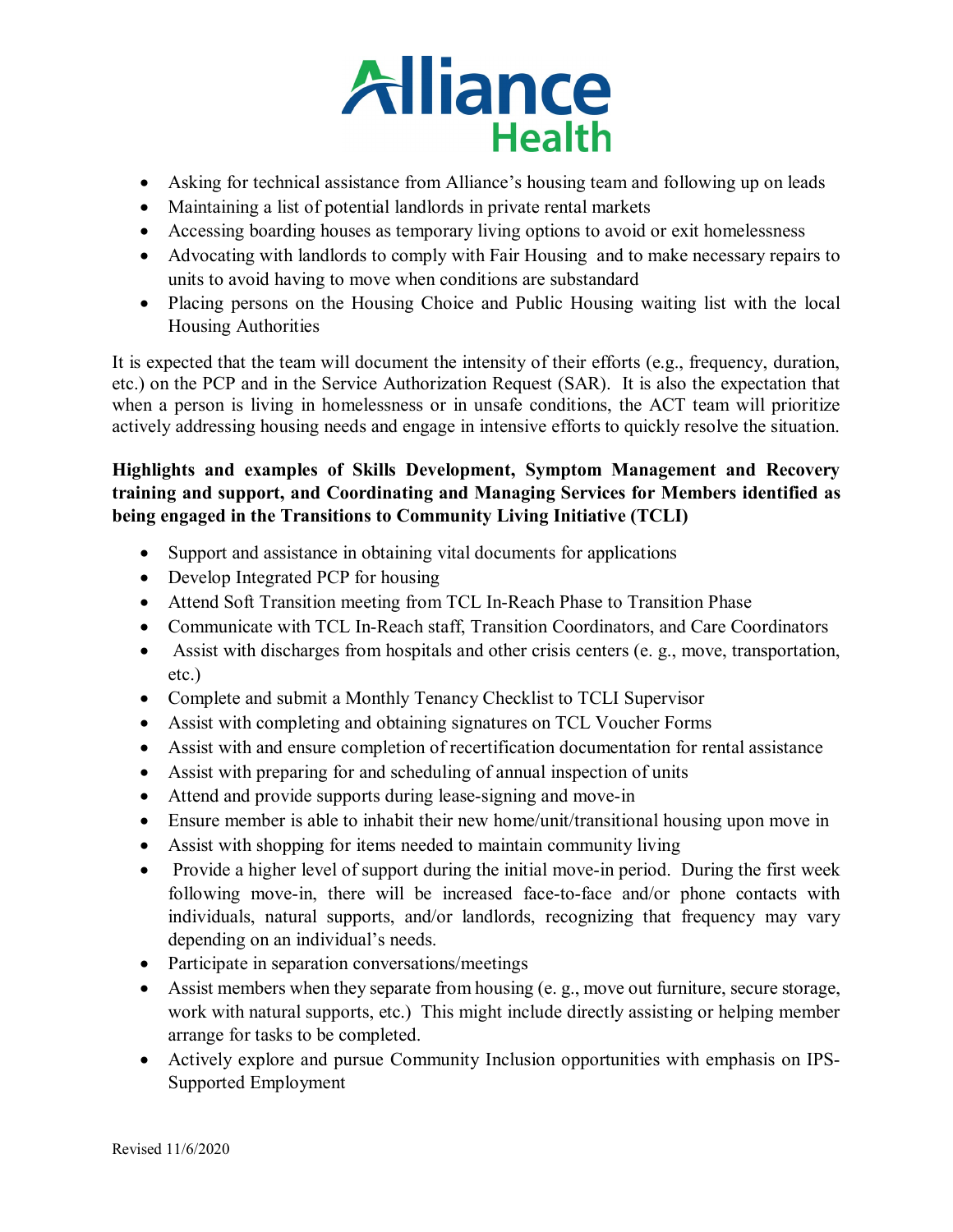- Complete and submit re-housing plans for individuals engaged in TCLI who have separated from housing and are being re-housed. Plan should include details about what is being addressed and/or what has changed since previous housing situation to help the individual be successful after moving into new housing situation. Submit plans to  $tjhayes@alliancehealthplan.org.$  Assist with completion of FL-2 and applying for Special Assistance (SA) In-home
- Assist with applying/recertification for Disability and Medicaid
- Monitor SA In-Home and CLA funding utilization
- Utilize, to the extent possible, B3 Medicaid One Time Transitional Costs service
- Notify TCL staff when referring member to additional services or discharging from services
- Assist with applying for mainstream vouchers
- Provide notification to TCL Team of any application denials, lease violations, rehouses, notice to vacates, or unexpected absences from unit

| <b>Who</b>                                                                                                                                                                                                                                                                        | <b>Training</b>                                     | <b>Trainers</b>                                |
|-----------------------------------------------------------------------------------------------------------------------------------------------------------------------------------------------------------------------------------------------------------------------------------|-----------------------------------------------------|------------------------------------------------|
|                                                                                                                                                                                                                                                                                   |                                                     |                                                |
| Team Lead and all<br>non-licensed team<br>members within 90<br>days of hire                                                                                                                                                                                                       | Harm Reduction (at<br>least 3 hours)                | as arranged for by<br>provider or Alliance     |
| Each ACT team lead<br>and housing<br>specialist: Existing<br>team leads and<br>housing specialists<br>should complete this<br>training by<br>12/31/2020. For<br>newly hired team<br>leads and housing<br>specialists, training<br>must be completed<br>within 90 days of<br>hire. | 15 hour Permanent<br>Supportive Housing<br>Training | As arranged for by<br>Alliance                 |
| <b>ACT</b> Housing<br>specialist and other                                                                                                                                                                                                                                        | All trainings offered<br>or required by             | Alliance may arrange<br>for these trainings or |

### **Required Additional Trainings**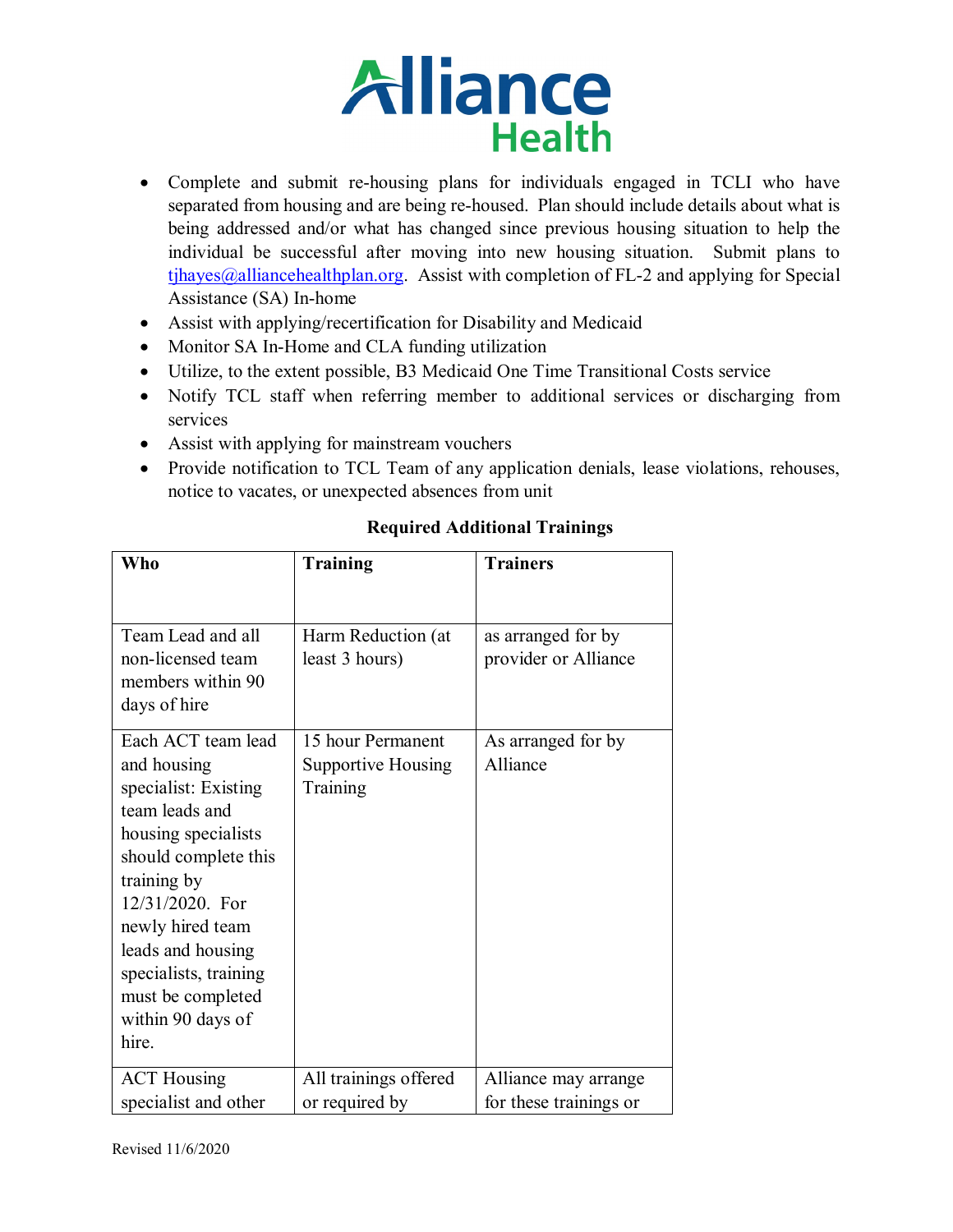

| team members whose<br>roles actively support<br>housing tenure | Alliance, either in-<br>person or online, that<br>are related to<br>housing, Fair<br>Housing, tenancy<br>support, and/or<br>Transitions to<br>Community Living | notify providers of<br>available trainings in<br>the community. |
|----------------------------------------------------------------|----------------------------------------------------------------------------------------------------------------------------------------------------------------|-----------------------------------------------------------------|
| All ACT Team<br>members                                        | Initial DLA-20<br>Training, including<br>completion of Train<br>the Trainer for<br>specified agency staff                                                      | As arranged for by<br>Alliance at no cost to<br>providers       |

#### **Collaboration**

- Provider will participate in monthly ACT Learning Collaborative
- Provider will participate in ACT related calls scheduled by Alliance upon reasonable notice to Provider
- Provider will attend case review meetings with Alliance's TCLI staff as requested upon reasonable notice to Provider
- Provider will collaborate with other service providers and community stakeholders for the purpose of coordinating an individual's care and supports
- Provider will work diligently with agencies and representatives to share best practices, identify barriers, and work toward solutions collaboratively with the goal of better outcomes for members.

#### **Performance Monitoring**

Assertive Community Treatment Team services will be monitored by Alliance and reported to providers quarterly via Provider Scorecards. Provider Scorecards include the following indicators, reported in aggregate, for all individuals served during the reporting period:

| <b>QUALITY</b>    | <b>MEASUREMENT</b>                    | <b>REPORTING</b> |
|-------------------|---------------------------------------|------------------|
| <b>INDICATORS</b> |                                       | <b>FREQUENCY</b> |
| Level of          | Percent improvement based on change   | Every 6 months   |
| Functioning /     | scores at each re-assessment          |                  |
| <b>DLA-20</b>     |                                       |                  |
| <b>Employment</b> | • Percent employed (NCTOPPs)          | Every 6 months   |
|                   | Goal: Increase the number of employed |                  |
|                   | individuals                           |                  |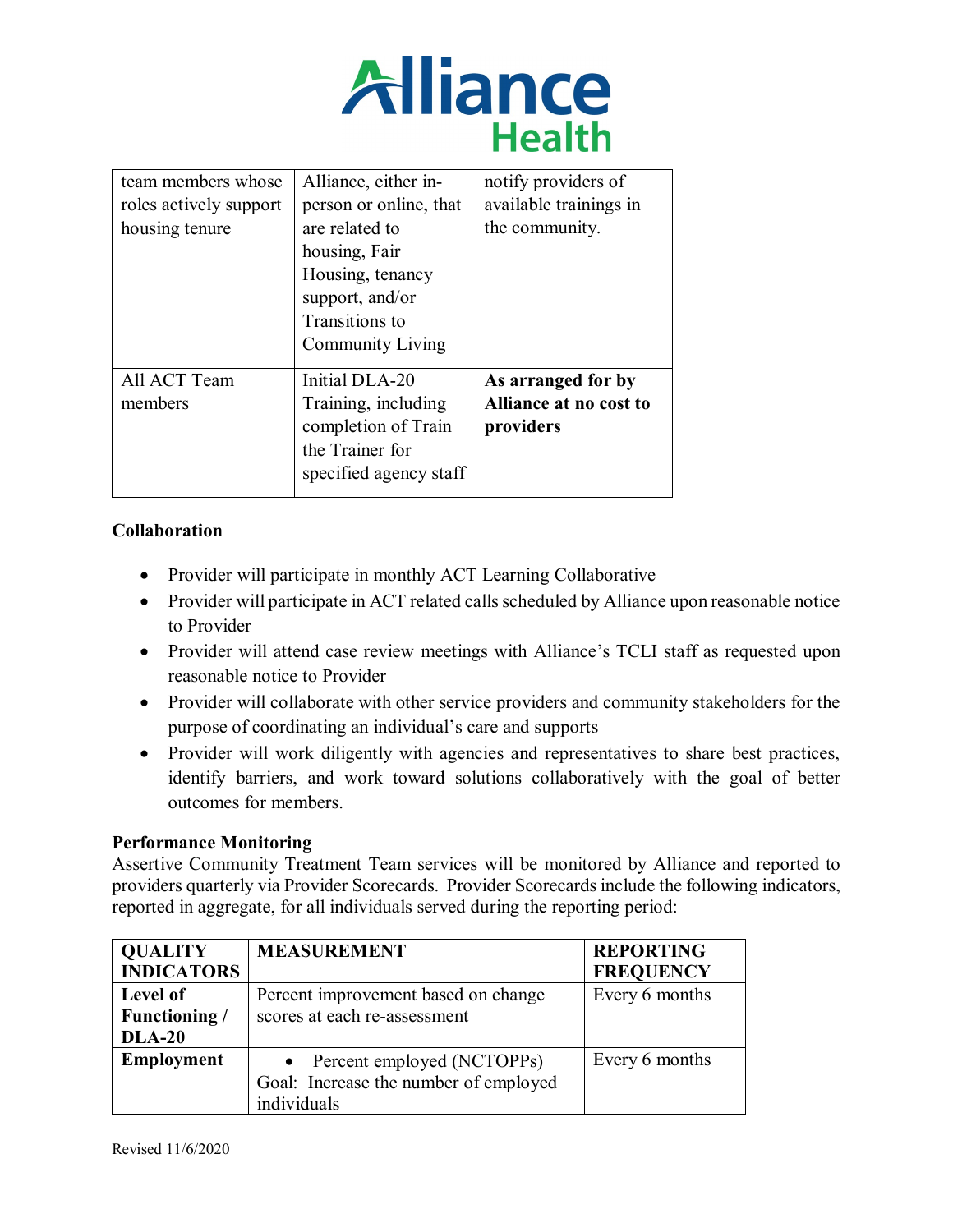

| <b>Crisis</b><br><b>Utilization</b> | • Percent with inpatient/FBC<br>admissions (claims)     | Quarterly |
|-------------------------------------|---------------------------------------------------------|-----------|
|                                     | • Average length of stay per<br>admission (claims)      |           |
|                                     | • Community tenure / LOS between<br>admissions (claims) |           |
|                                     | Goal: Decrease in the average length of                 |           |
|                                     | stay per admission and increase in                      |           |
|                                     | community tenure between admissions.                    |           |
| <b>Monthly</b>                      | Median number of encounters billed per                  | Quarterly |
| Contacts /                          | individual, per month following the 4 paid              |           |
| <b>Encounter</b>                    | contacts. (claims)                                      |           |
| <b>Billing</b>                      |                                                         |           |

Additional Quality Indicators

- 1. For individuals engaged in TCL, housing retention will be monitored through the TCL Housing Database.
- 2. PCP Reviews will be conducted throughout the year based on a randomized sample of individuals actively receiving services. Providers will receive review results including individualized feedback and overall trends. Issues identified during these reviews may result in a request of a formal corrective action plan. Failure to successfully implement a plan and correct issues may result in imposition of sanctions. PCP reviews are evaluated based on the following elements:
	- All elements of the PCP, in accordance with the NC DHHS PCP Instruction Manual, are completed in a manner that is person-centered and individualized to the identified needs in an individual's CCA, service authorization request, and DLA-20 functional assessment.
	- PCPs are updated and goals continued, revised or discontinued from previous PCPs. Goal updates should include a brief description of progress towards goal.
	- Comprehensive Crisis Plans are updated following an inpatient/FBC admission; updated Comprehensive Crisis Plans should be uploaded to Alpha.
	- PCP reflects Employment Specialist services unless the individual has consistently refused or has an age or disability related medical condition that even with adaptations/equipment makes it difficult to work. This should be is documented in either the CCA or PCP.
	- For individuals engaged in TCL, the PCP includes at least one housing goal relevant to the individuals' tenancy phase, with specific objectives, tasks including who is responsible for each task. The housing goal(s) have been updated to reflect the individual's changing needs to transition to the community and is updated through each tenancy phase.
	- If an individual has a substance use diagnosis, PCP has goals and interventions that are reflective of the individual's Stage of Change and documents the individual's desire regarding addressing their substance use.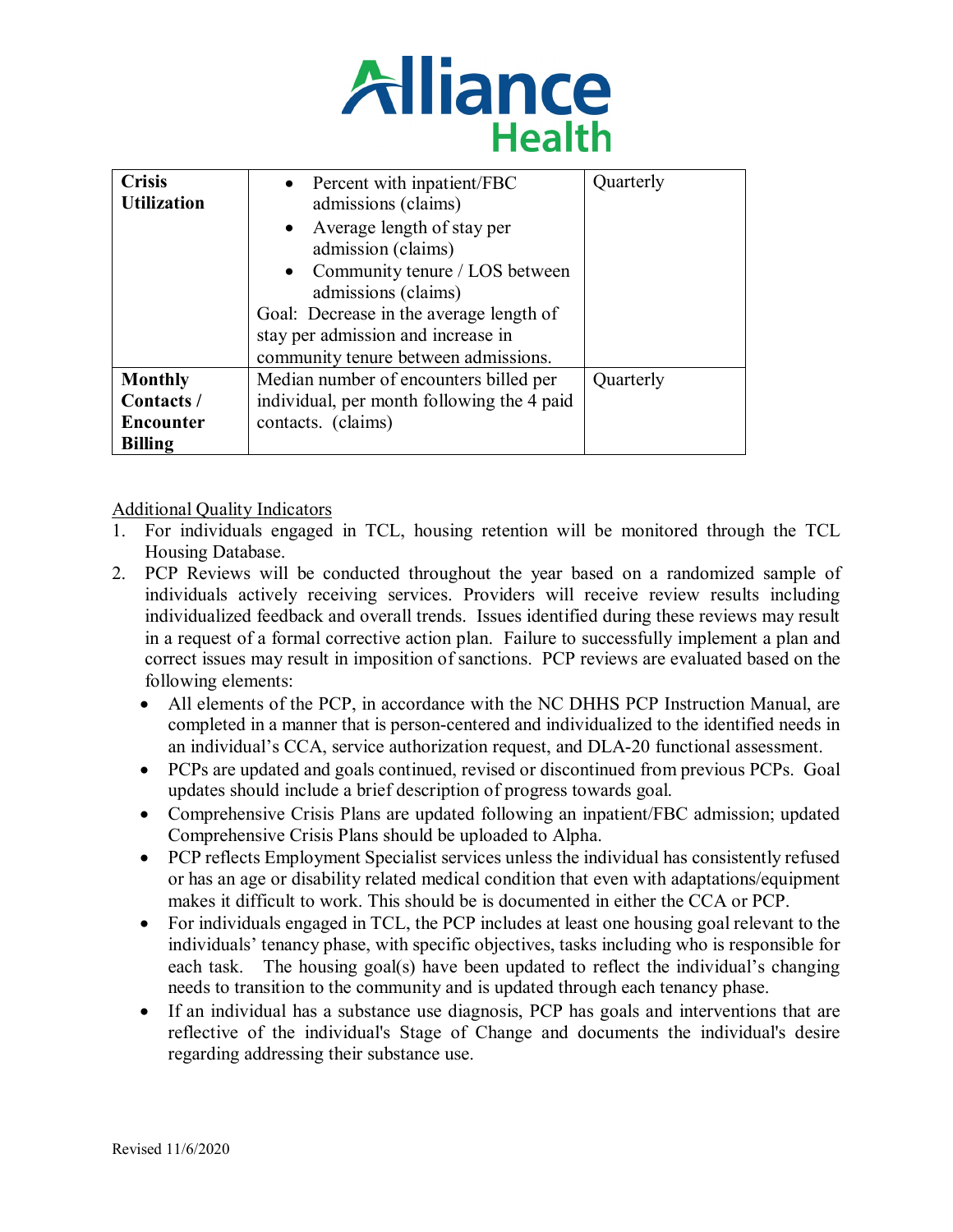- If an individual is receiving multiple services, either from the same provider or from more than one provider agency, all services should be included in one cohesive PCP to reflect an integrated care plan.
- 3. NCTOPPs: Alliance will actively monitor NC TOPPS data related to the following domains. Results will be shared during ACT collaborative every 6 months and sent to Providers (issues in these areas will trigger focused monitoring and corrective action):
	- a. Employment
	- b. Routine health/dental care
	- c. Participation in positive activities
	- d. Family support
	- e. Quality of life
- 4. Sample Chart Reviews: Alliance will implement a sample chart review monitoring process to examine the nature of provider contacts when the average number of contacts is lower than required, issues are identified through NC-TOPPS review, or repeated administration of the DLA-20 indicates a lack of progress. For individuals engaged in TCL, housing separation may also trigger a chart review.
- 5. Alliance may perform additional analysis throughout the year utilizing data from approved authorizations, claims, survey results, provider reports and other means to verify fidelity, efficacy, quality and satisfaction with services being provided.

#### **Documentation Requirements (added 4/29/2021)**

Documentation Requirements: There must be written documentation that the provider is implementing the program requirements as listed within the scope of work. Note that these documentation requirements may be further defined in the future but not without 30 days' notice.

#### **Reporting Requirements and Monitoring**

**Effective July 10, 2020,** Providers must submit an ACT Team Roster for each ACT team to [PNDProviderReports@alliancehealthplan.org.](mailto:PNDProviderReports@alliancehealthplan.org) Please include ACT Team Rosters in the subject line of the email. Roster template will be provided by Alliance. Rosters will be due the  $10<sup>th</sup>$  of the month following the end of the quarter (July  $10^{th}$ , October  $10^{th}$ , January  $10^{th}$ , and April  $10^{th}$ ). If there were no changes during the reporting period, Providers shall notify Alliance of this via email t[o PNDProviderReports@alliancehealthplan.org.](mailto:PNDProviderReports@alliancehealthplan.org) When there have been no changes, a roster is not required.

**Effective 8/10/2020,** Provider must submit completed DLA-20s to Alliance via upload to Clinical Documents in Alpha. Document should be named "DLA-20 MM/DD/YYYY" (date is the date on which the DLA-20 was completed). Please note that guidelines regarding submitting DLA-20s to Alliance may change. Guidelines for when to complete the DLA-20 are noted above under "Required Elements of the Program/Service."